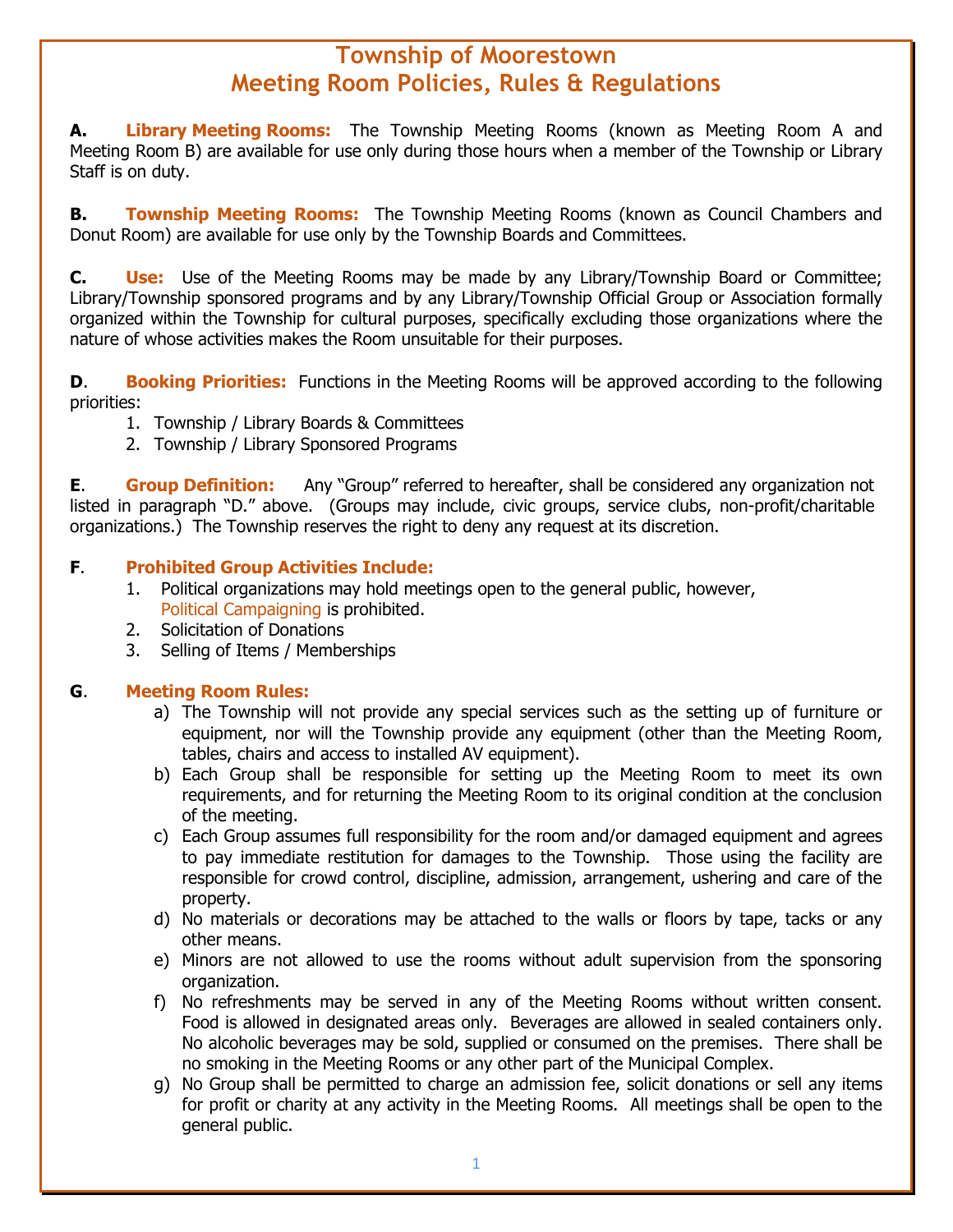h) It is understood further that the Township of Moorestown assumes no responsibility whatsoever for any property placed in the meeting rooms in connection with the meeting and that the Township of Moorestown is hereby expressly released and discharged from any and all liability for any loss, injury or damage to persons or property which may be sustained by the reason of a meeting.

**H. Recurring Reservations:** No Group shall be regularly scheduled for use of the Meeting Rooms more frequently than once a month. All recurring reservations must be renewed quarterly (Jan. 1, April 1, July 1 and Oct. 1--for the three months following each respective date). Which means you can only reserve meeting space for 3 month segments.

**I. Fees:** A usage fee will be charged to each Group for each Meeting Room use, excepting the Township/Library Boards & Committees, Township/Library Sponsored Programs or Township/Library Official Organizations. **Fees will be due no less than five (5) days prior to the date of the meeting. Payment should be made by check, payable to the Township of Moorestown and submitted to the Township Manager.** Any Groups using the meeting rooms shall be held financially responsible for all damages to Township property which result from the use of the Meeting Room.

**J.** Advertising: The Township's name shall not be used to suggest co-sponsorship or endorsement of any activity without prior written approval by the Township Manager or Library Director.

- **K**. **Insurance: Certificate of Insurance shall be provided by each Group as follows:**
	- a) The Certificate of Insurance shall name the Township of Moorestown as an additional insured.
	- b) The Certificate of Insurance for non-profit/charitable Groups must evidence a minimum of \$300,000 per occurrence General Liability Insurance, written on an occurrence basis and \$1,000,000 in the aggregate for bodily injury and property damage.
	- c) A duly authenticated Certificate of Insurance shall be provided to the Township no less than 5 days prior to the use of said room/equipment.
	- d) The Certificate should provide for thirty day (30) notice of cancellation. Any Certificate of Insurance limited to a specific event or date is **NOT** acceptable.
	- e) Hold Harmless Agreement must be signed by an authorized representative of the Group and submitted with a Certificate of Insurance prior to using the facility.

**L. Disclaimer of Warranties and Liability:** The Group acknowledges that it has inspected or been afforded an opportunity to inspect the room/equipment, that the room/equipment is made available under this agreement to the Group in "As Is" condition, and that the Township makes no representations or warranties, express or implied, as to any matter whatsoever, including but not limited to warranties as to the condition of the room/equipment, its merchantability or its fitness for any particular purpose. The Township shall not be liable to the Group or any third party for any direct, indirect, consequential, punitive, or other damages incurred by the Group or any third party resulting from use of the room/equipment.

**M.** Cancellation Policy: A 72 hour cancellation policy will be in effect, after which no refunds will be granted. Exceptions will be made for unforeseeable severe weather and/or circumstances.

**N. Breach of Agreement by Group:** In the event of a breach by the Group of any term or condition of this Agreement, including, without limitation, a failure to pay the Fees when due, the Township may, by notice to the Group, declare this Agreement terminated, enter into possession of all parts of the room/equipment, retain all Fees or sums of money previously received by the Township hereof and, in addition thereto, be entitled to any other damages or remedies at law or in equity. In the event of such a breach, the Group shall immediately vacate the room/equipment and any property of the Group may be removed by the Township from the room/equipment, by force or otherwise.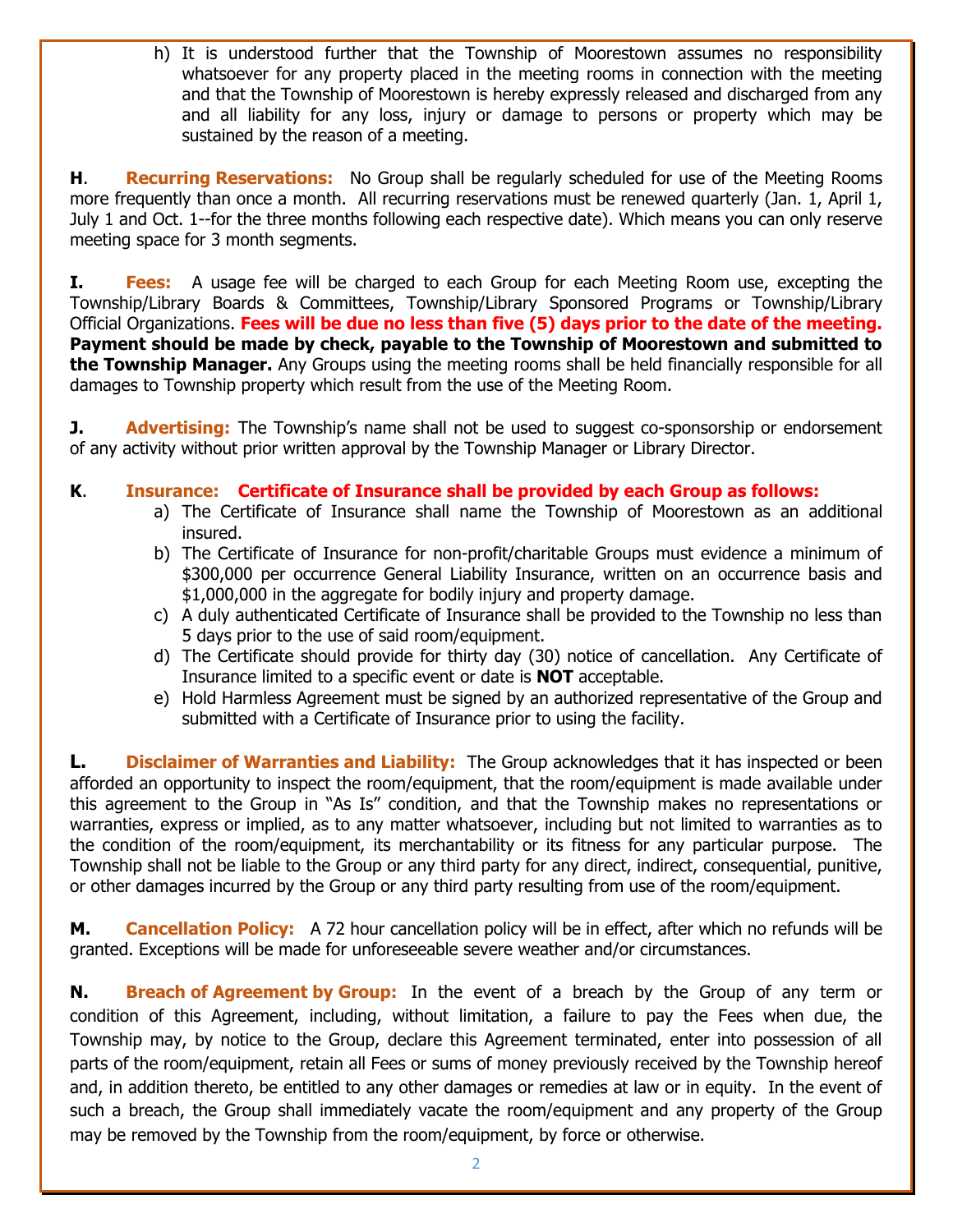**O. Breach of Agreement by Township:** In the event a breach by the Township of its obligations under this Agreement, the liability of the Township shall be limited to repayment of the amount of any Fees paid by the Group.

**P. Non-Discrimination:** The Township does not discriminate against any person or group on the basis of age, color, disability, gender, gender identity, marital status, national or ethnic origin, race, religion, sexual orientation or veteran status in the admission to or enjoyment of the use of its facilities. Groups shall not so discriminate in its activities under this Agreement.

**Q. Application:** Requests for the use of a Meeting Room must be made by completing the below application and submitted to the Meeting Room Coordinator via email [lrusso@moorestown.nj.us](mailto:lrusso@moorestown.nj.us) for approval not less than ten days prior to the anticipated meeting date. Questionable applications will be referred by the Meeting Room Coordinator to the Township Manager for interpretation or exception as the occasion arises.

| Requestor Name:                                                         | Telephone:       |  |  |  |  |
|-------------------------------------------------------------------------|------------------|--|--|--|--|
| <b>Organization Name:</b>                                               | Telephone:       |  |  |  |  |
| <b>Organization Address:</b>                                            |                  |  |  |  |  |
| Contact email:                                                          | Alternate email: |  |  |  |  |
| Please explain what the organization plans to use the meeting room for: |                  |  |  |  |  |
|                                                                         |                  |  |  |  |  |

| <b>Meeting Room Requested</b>                                                                                                | Date(s) | <b>Time Begin</b> | <b>Time End</b> | <b>Total Price for</b><br>Room Rental |
|------------------------------------------------------------------------------------------------------------------------------|---------|-------------------|-----------------|---------------------------------------|
| Meeting Room A (Seats 80)<br>\$80.00<br><b>Price/First 2 Hours</b><br>\$40.00<br><b>Each Additional Hour or part thereof</b> |         |                   |                 |                                       |
| Meeting Room B (Seats 40)<br>\$50.00<br><b>Price/First 2 Hours</b><br><b>Each Additional Hour or part thereof</b><br>\$25.00 |         |                   |                 |                                       |
| Meeting Rooms A & B (Seats 120)<br>\$150.00<br><b>Price/First 2 Hours</b><br>Each Additional Hour or part thereof \$75.00    |         |                   |                 |                                       |
| Donut Room (Seats 20)<br><b>Unavailable</b>                                                                                  |         |                   |                 |                                       |
| <b>Council Chambers (Seats 130)</b><br><b>Unavailable</b>                                                                    |         |                   |                 |                                       |

I certify that I have read the above policy and that my organization meets the requirements and will comply with the terms of said policy, rules and regulations.

\_\_\_\_\_\_\_\_\_\_\_\_\_\_\_\_\_\_\_\_\_\_\_ Signature \_\_\_\_\_\_\_\_\_\_\_\_\_\_ Date